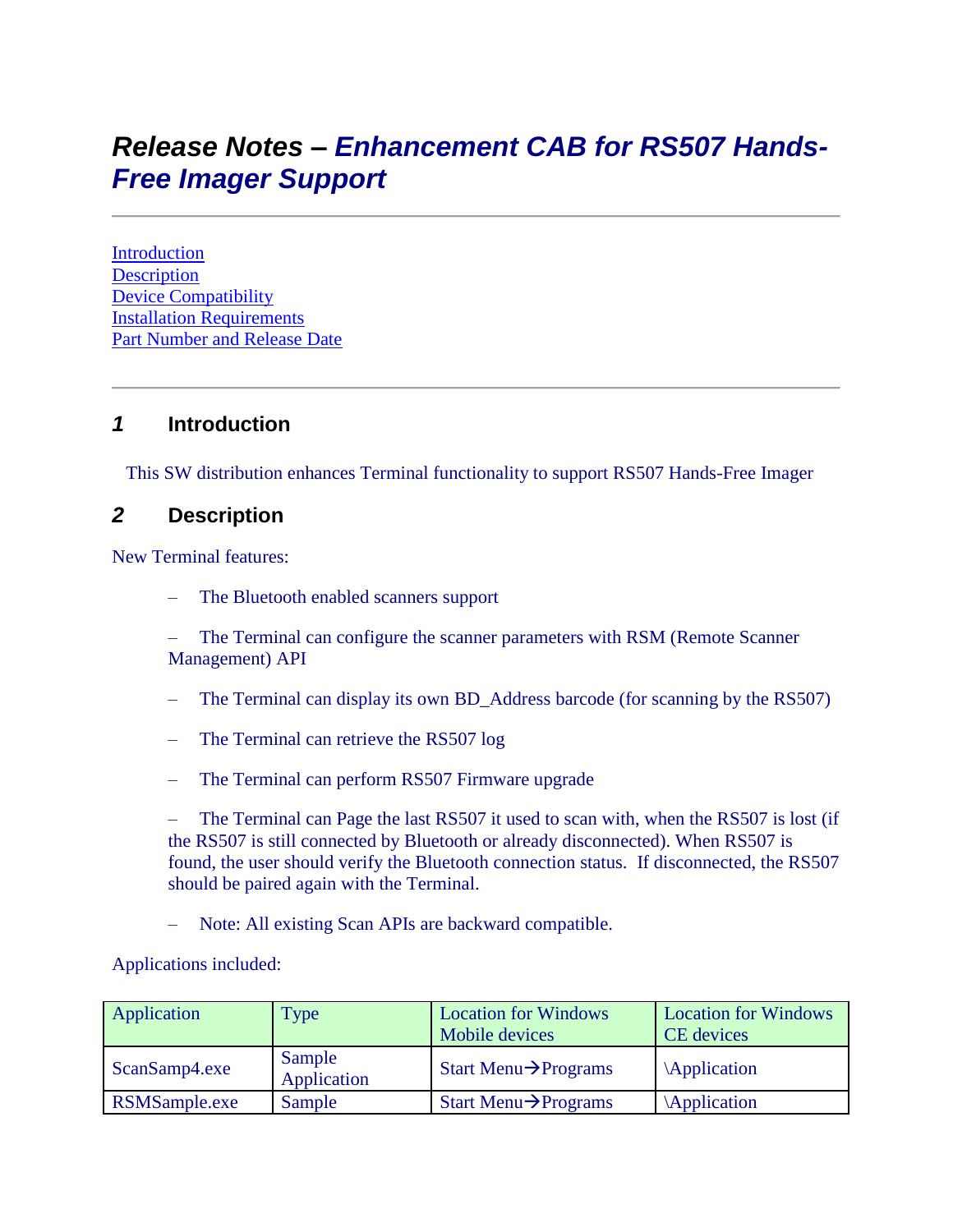| Application                | Type                               | <b>Location for Windows</b><br>Mobile devices                  | <b>Location for Windows</b><br><b>CE</b> devices |
|----------------------------|------------------------------------|----------------------------------------------------------------|--------------------------------------------------|
|                            | Application                        |                                                                |                                                  |
| Display_BD_Addre<br>ss.exe | Application                        | Start Menu $\rightarrow$ Programs                              | Application                                      |
| ScannerLog.exe             | Application                        | Start Menu $\rightarrow$ Programs                              | Application                                      |
| FirmwareUpdate.ex<br>e     | Application                        | <b>Start</b><br>Menu $\rightarrow$ Programs\Firmwar<br>eUpdate | Application\Firmware<br>Update                   |
| ImagerPaging.exe           | <b>Application Appli</b><br>cation | Start Menu $\rightarrow$ Programs                              | Application                                      |

# *3* **Device Compatibility**

This software release has been approved for use with the following devices:

| <b>Device</b> | <b>Operating System</b>                                |  |
|---------------|--------------------------------------------------------|--|
| <b>MC3090</b> | Windows CE 5.0, Windows Mobile 6.1                     |  |
| <b>MC709X</b> | Windows Mobile 5.0, Windows Mobile 6.1                 |  |
| <b>MC909X</b> | Windows CE 5.0, Windows Mobile 5.0, Windows Mobile 6.1 |  |
| <b>VC5090</b> | Windows CE 5.0                                         |  |

## *4* **Installation Requirements**

CAB file Installation:

- 1. Use ActiveSync to transfer CAB file from PC to Terminal's root directory.
- 2. Run CAB file
- 3. Press "Enter" when first dialog appears ("Install …")
- 4. If "Replace" dialog appears, press "Yes To All" (happens when CAB file was previously installed).
- The Airbeam Package is provided for managed distribution via the MSP.
- The AirBeam package includes compatible RS507 Firmware .apf file for managed distribution via the MSP to the RS507 while connected to the Terminal over the Bluetooth.

If RDClient uses RS507 for staging (reading MSP barcode), it will disconnect the RS507 before firmware update. Press on the RS507 restore key in order to reconnect so firmware update can start.